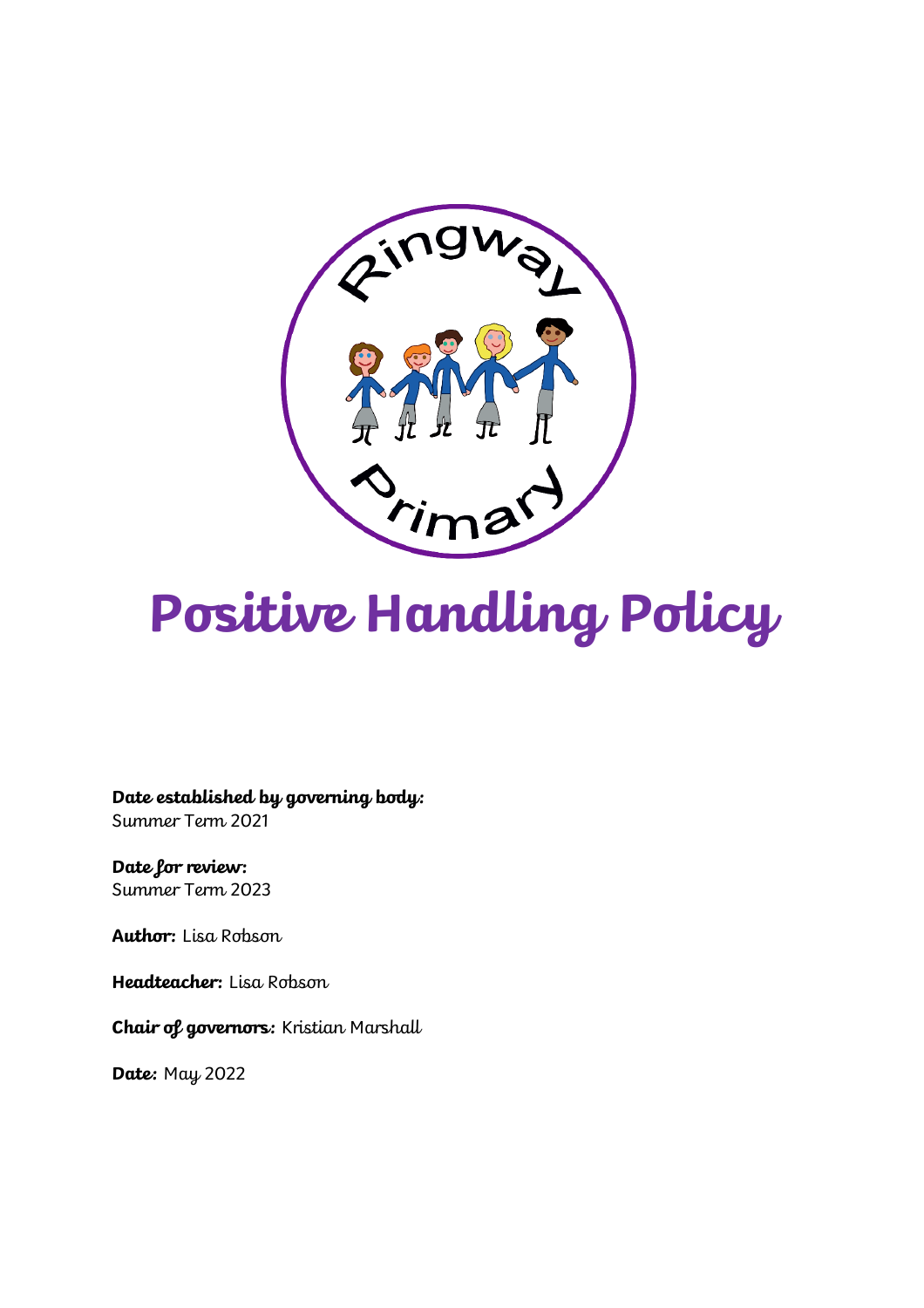# **1.1 Legal Framework**.

The DfE Use of Reasonable Force Guidance; Advice for Head teachers, staff and Governing bodies (July 2013) allows all staff at a school to use reasonable force to keep children safe. It also allows other adults in the school to use physical interventions where reasonable, proportionate and necessary to ensure the safety of children. Those might include

- classroom assistants
- care workers
- midday supervisors
- specialist support assistants
- escorts
- caretakers
- voluntary helpers, including people accompanying pupils on visits, exchanges or holidays organised by the school.

The right for school staff to use reasonable force is further set out in the DFE document Behaviour and Discipline in Schools; Advice for Head teachers and School Staff (January 2016) which states that members of staff have the power to use reasonable force to

- prevent pupils committing an offence
- injuring themselves or others,
- damaging property
- maintain good order and discipline in the classroom.

 Positive Handling should only be used when all other strategies which do not employ force have been tried and found unsuccessful or in an emergency situation

There is no legal definition of reasonable force. The Criminal Law Act (1967) allows any person to use such force as is reasonable in the circumstances to prevent an offence (e.g. physical assault) being committed.

Reasonable minimal force must be a matter of personal judgement. All teachers have a professional 'duty of care' within their job description which is underwritten by paragraph 58.7 of School Teachers' Pay and Conditions Document 2002. Together with the legislative framework this enables teachers and other members of staff in the school, authorised by the Head teacher (see Appendix  $6$ ), to use such force as is reasonable in the circumstances, to prevent a pupil from: committing an offence, injuring themselves or others, damaging property and to maintain good order and discipline in the classroom.

# **What is reasonable force?**

The term 'reasonable force' covers the broad range of actions used by most staff at some point in their career that involve a degree of physical contact with pupils.

Force is usually used either to control or restrain. This can range from guiding a pupil to safety by the arm through to more extreme circumstances such as breaking up a fight or where a student needs to be restrained to prevent violence or injury.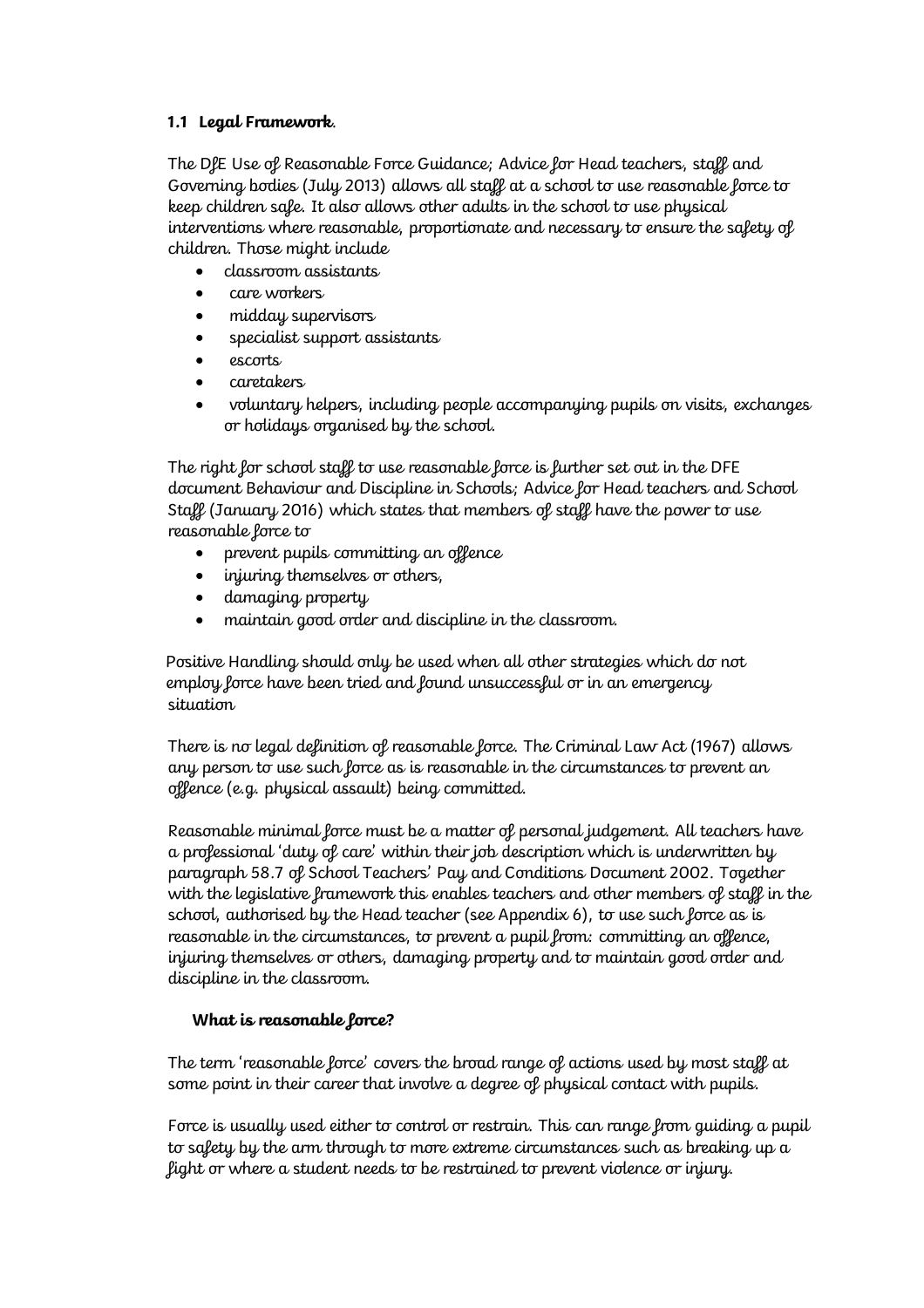'Reasonable in the circumstances' means using no more force than is needed. As mentioned above, schools generally use force to control pupils and to restrain them. Control means either passive physical contact, such as standing between pupils or blocking a pupil's path, or active physical contact such as leading a pupil by the arm out of a classroom.

Restraint means to hold back physically or to bring a pupil under control. It is typically used in more extreme circumstances, for example when two pupils are fighting and refuse to separate without physical intervention.

School staff should always try to avoid acting in a way that might cause injury, but in extreme cases it may not always be possible to avoid injuring the pupil.

## **Who can use reasonable force?**

- All members of school staff have a legal power to use reasonable force
- This power applies to any member of staff at the school. It can also apply to people whom the head teacher has temporarily put in charge of pupils such as unpaid volunteers or parents accompanying students on a school organised visit.

## **When can reasonable force be used?**

- Reasonable force can be used to prevent pupils from hurting themselves or others, from damaging property, or from causing disorder.
- In a school, force is used for two main purposes to control pupils or to restrain them.
- The decision on whether or not to physically intervene is down to the professional judgement of the staff member concerned and should always depend on the individual circumstances

The following list is not exhaustive but provides some examples of situations where reasonable force can and cannot be used.

## **Schools can use reasonable force to:**

- remove disruptive children from the classroom where they have refused to follow an instruction to do so;
- prevent a pupil behaving in a way that disrupts a school event or a school trip or visit;
- prevent a pupil leaving the classroom where allowing the pupil to leave would risk their safety or lead to behaviour that disrupts the behaviour of others;
- prevent a pupil from attacking a member of staff or another pupil, or to stop a fight in the playground; and
- restrain a pupil at risk of harming themselves through physical outbursts.

## **Schools cannot**:

 $\bullet$  use force as a punishment – it is always unlawful to use force as a punishment.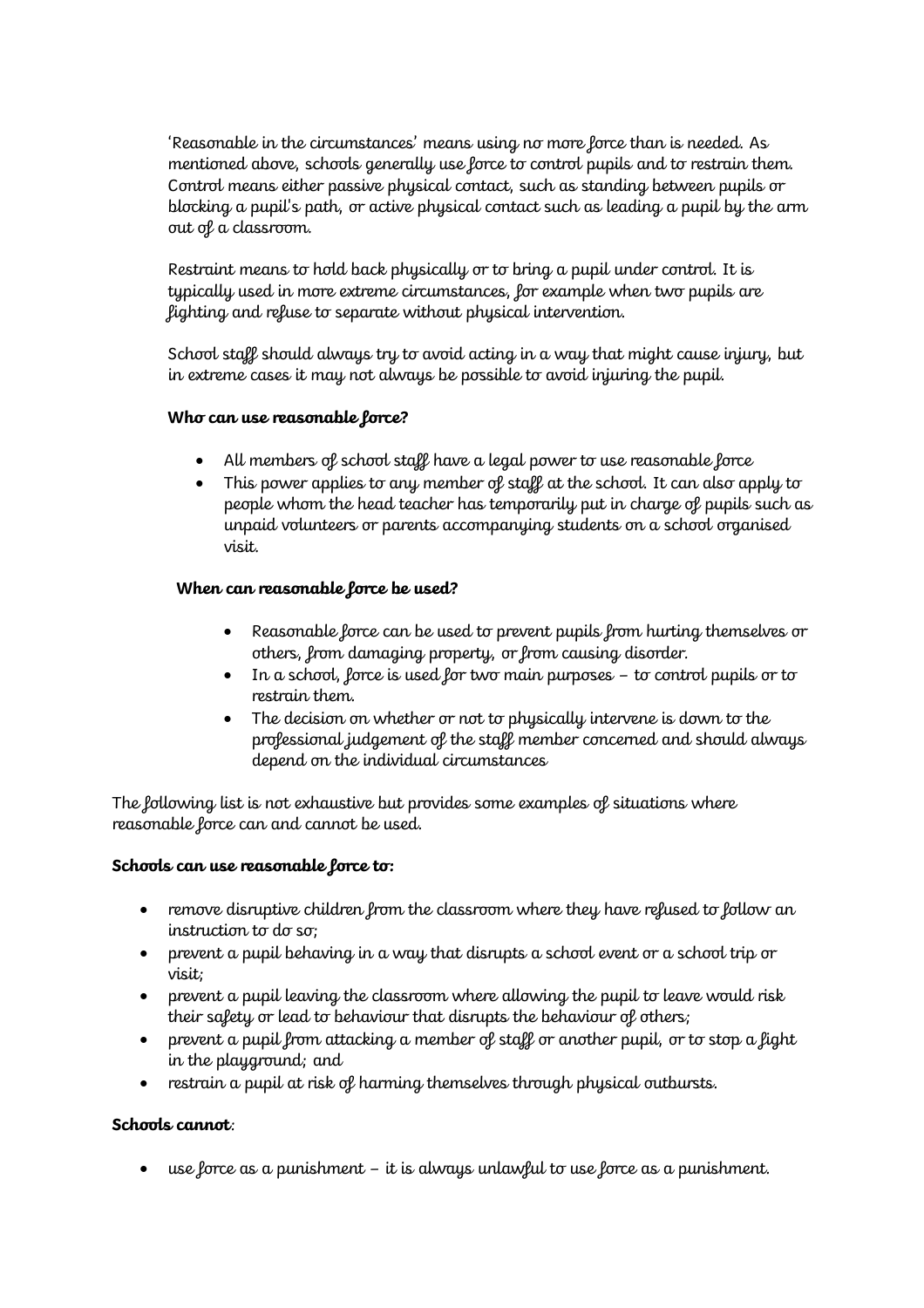## **Power to search pupils without consent**

In addition to the general power to use reasonable force described above, Head teachers and authorised staff can use such force as is reasonable given the circumstances to conduct a search for the following "prohibited items"

- knives and weapons
- alcohol
- illegal drugs
- stolen items
- tobacco and cigarette papers
- fireworks
- pornographic images
- any article that has been or is likely to be used to commit an offence, cause personal injury or damage to property.

The power to search without consent may also apply to prevent a pupil from;

- Committing an offence
- Causing personal injury to, or damage to the property of, any person (including the pupil himself); or
- Engaging in any behaviour prejudicial to the maintenance of good order and discipline at the school or among its pupils, whether during a teaching session or otherwise.

## **What does it mean to restrain a child?**

## Positive Handling is;

'The positive application of force with the intention of protecting the child from harming himself or others or seriously damaging property'.

The proper use of Positive Handling requires skill and judgement, as well as knowledge of non-harmful methods of restraining.

The decision to use Positive Handling as restrictive physical intervention must take account of the circumstances and be based on an assessment of the risks associated with the intervention compared with the risks of not employing a restrictive intervention. The physical intervention must also only employ a reasonable amount of force – that is the minimum force needed to avert injury or damage to property, or to prevent a breakdown in discipline – applied for the shortest period of time.

## **Why use restraint**

Positive Handling should avert danger by preventing or deflecting a child's action or perhaps by removing a physical object, which could be used to harm him/herself or others. Positive Handling skillfully applied may be eased by degrees as the child calms down in response to the physical contact. It is only likely to be needed  $\mathbf{i}\beta$  a child appears to be unable to exercise self-control of emotions and behaviour.

## **GENERAL AIMS**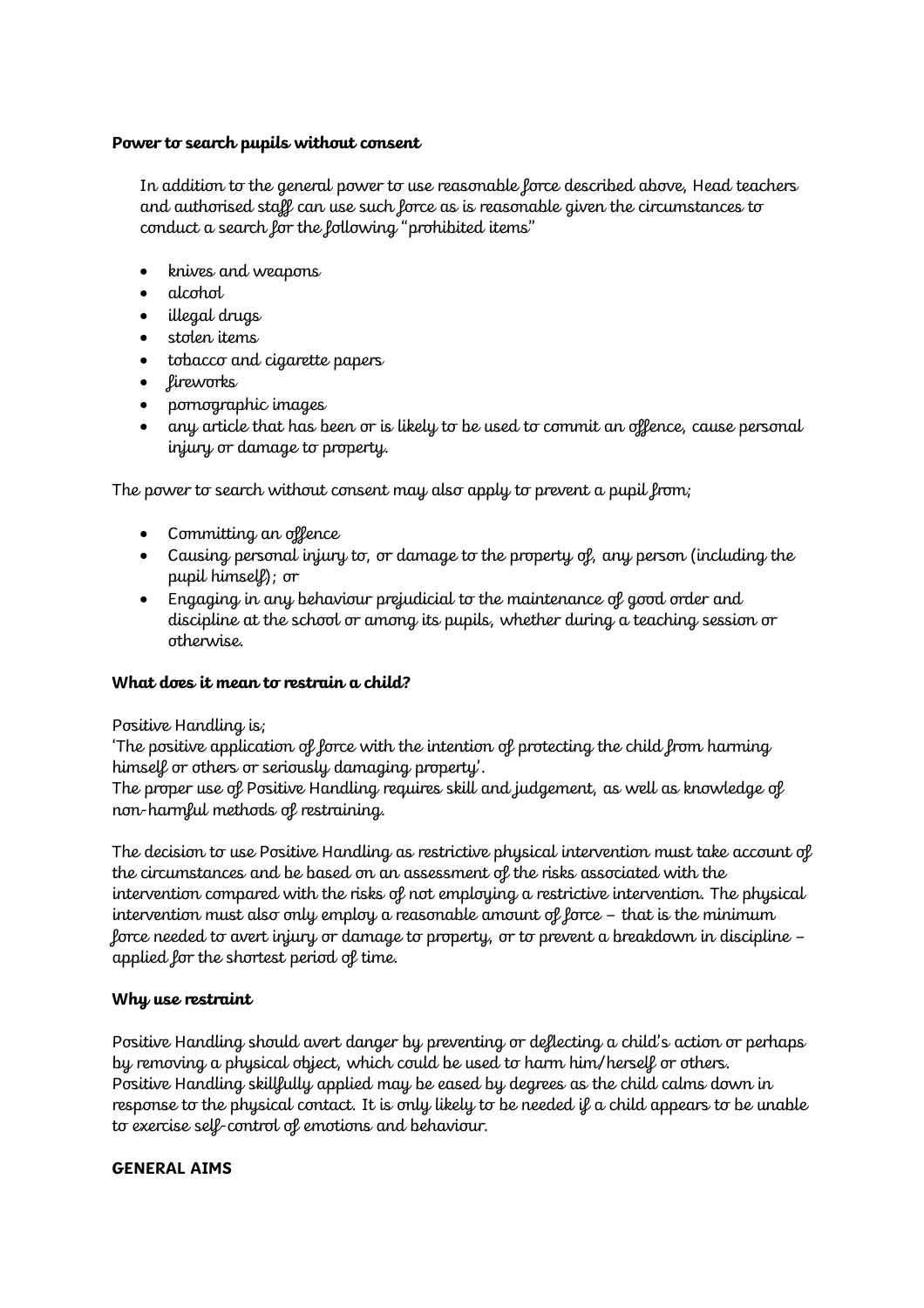All staff in Ringway Primary School recognise that the use of reasonable force is only one of the strategies available to secure pupil safety/well-being and also to maintain good order and discipline.

Our policy on the use of reasonable force is part of our overall pastoral care procedures and closely related to our policies on managing pupil behaviour in the Behaviour Policy and also the Safeguarding Policy.

# **The Aims**

- To protect every person in the school community from harm.
- To protect all pupils against any form of physical intervention which is unnecessary, inappropriate, excessive or harmful.
- To provide adequate information and training for staff so that they are clear as to what constitutes appropriate behaviour and to deal effectively with violent or potentially violent situations.
- To use the minimum degree of force necessary to accomplish positive handling.
- To give full support to staff who have been assaulted or have suffered verbal abuse from pupils or others.
- To maintain accurate records of incidents where Positive Handling has been employed.

# **RISK ASSESSMENT**

Although most young people will never require any form of Positive Handling, staff may have to deal with some young people who exhibit disturbed, distressed and distressing behaviour. It is therefore necessary to carry out risk assessment. We will attempt to reduce risk by managing:

- The environment
- Body language
- The way we talk
- The way we act

# **Environmental Risk Assessment**

We will complete a risk analysis within the school and put in place strategies to minimise these risks in identified locations.

# **Individual Risk Assessments**

Ringway Primary School respect for the rights of the individual takes into consideration the context of The Human Rights Act (1998) and The United Nations Convention on the Rights of the Child (1991). The school's ethos and the guidance in this policy are based on the presumption that every adult and child is entitled to:

- Respect for his/her private life
- The right not to be subjected to inhuman or degrading treatment
- The right to liberty and security: and
- The right not to be discriminated against in his/her enjoyment of those rights.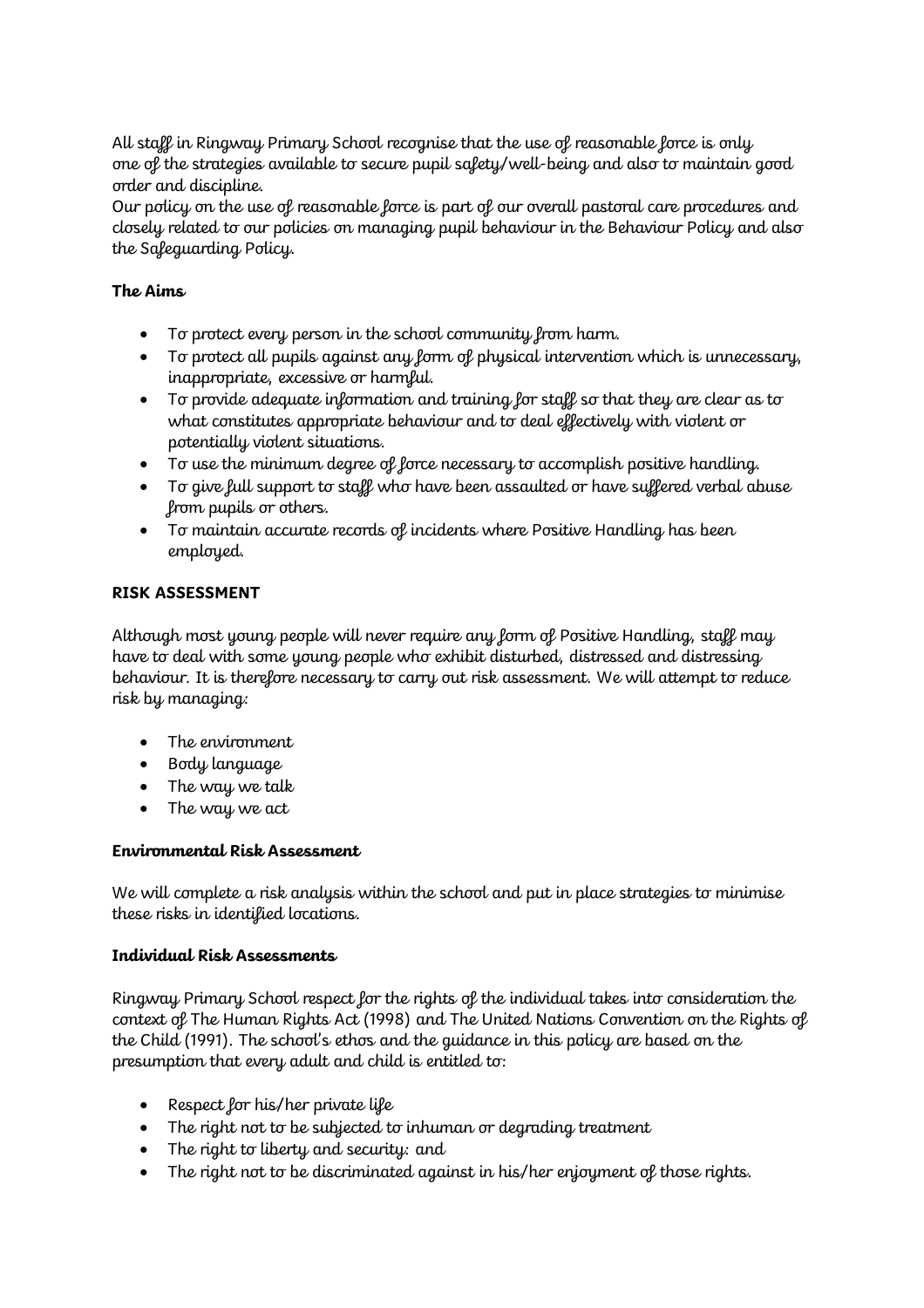If we become aware that a pupil is likely to behave in a disruptive way that may require the use of reasonable force, it is our intention to plan how to respond if the situation arises. Such planning needs to address:

- Managing the pupil (e.g. reactive strategies to de-escalate a conflict, holds to be used if necessary);
- Involving the parents to ensure that they are clear about the specific action the school might need to take;
- Briefing staff to ensure they know exactly what action they should be taking (this may identify a need for training or guidance);
- Ensuring that additional support can be summoned if appropriate.
- If Positive Handling is likely to be necessary, this should be included in the pupil's Individual Plan together with information on: de-escalation strategies; the manner in which the pupil will be held; how support can be summoned if needed; any medical factors to be considered.

More detailed examples of risk assessment and preventative steps can be found in Appendix 2.

# **PROCEDURES**

In the event of Positive Handling having been used it is important to consider the strategies, which are deemed acceptable, and the recording procedures that should be in place.

# **Action Steps:**

- 1. Tell the pupil who is misbehaving to stop and state possible consequences of failure to do so;
- 2. If possible, summon another adult;
- 3. Continue to communicate with the pupil throughout the incident;
- 4. Make it clear that restraint will be removed as soon as it ceases to be necessary;
- 5. Appropriate follow-up action should be taken, which may include:
- Providing medical support
- Providing respite for those involved (A calm and measured approach to a situation is needed and staff should never give the impression that they have lost their temper or are acting out of anger or frustration when handling a problem)

# **Recording**

Staff should record (Appendix 3) all incidents of restraint in accordance with School Policy and report these to the Head teacher.

Details should include:

- Name of pupil(s)
- Staff member(s) involved
- Factors necessitating physical intervention
- The strategies which were employed prior to using physical intervention
- How physical intervention was effected
- Outcome of restraint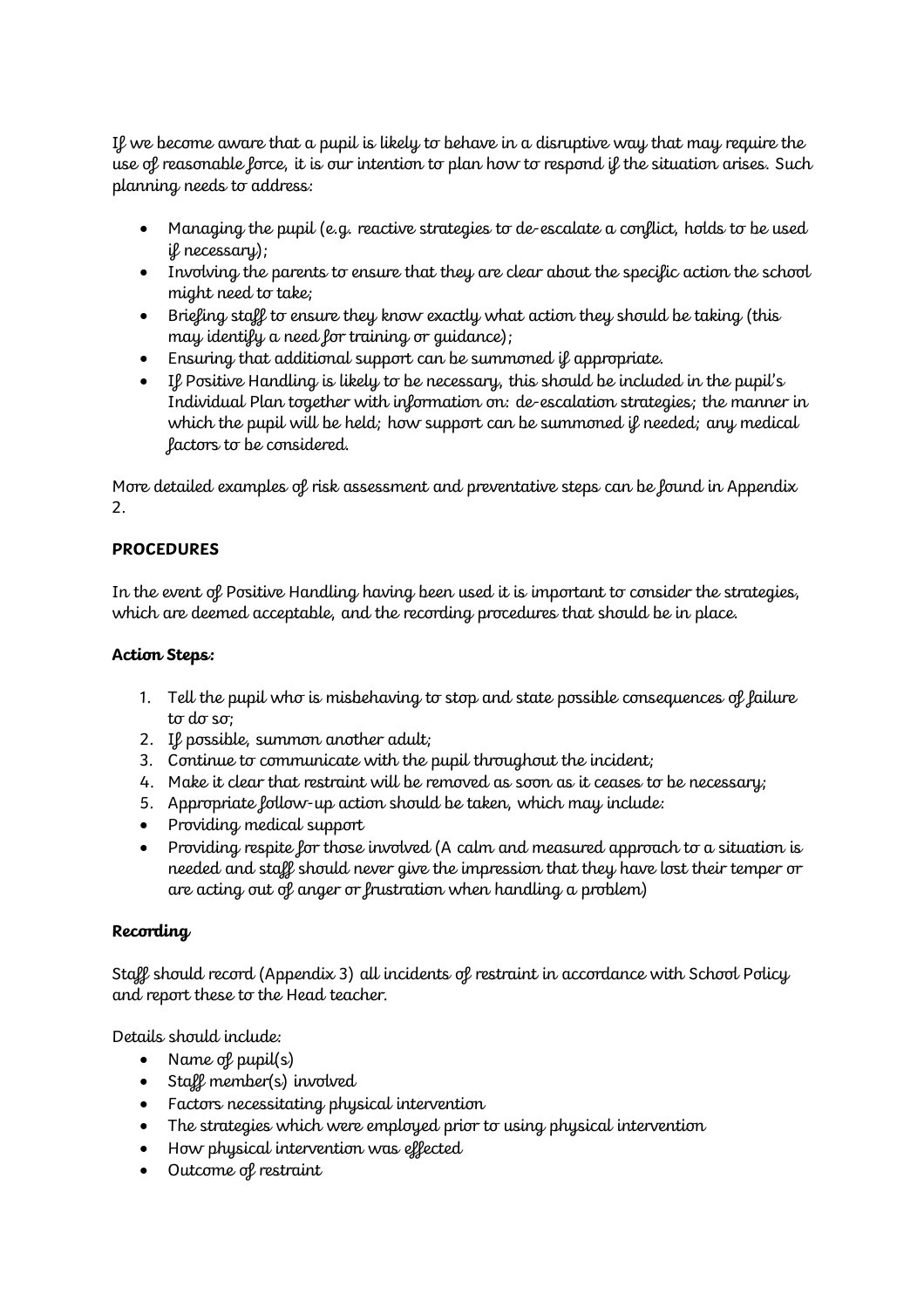• Any other action taken in the management of the incident Parents / carers should be contacted as soon as possible and the incident explained to them. This action should also be recorded.

# **COMPLAINTS**

We all have a duty of care to the young people in our school and cannot escape our legal responsibilities by avoiding taking appropriate and necessary action. Involving parents when an incident occurs with their child, together with a clear policy adhered to by the staff, and should help to avoid complaints from parents. It will not prevent all complaints, however, and a dispute about the use of force by a member of staff might lead to an investigation, either under disciplinary procedures or by the Police and social services department under child protection procedures.

Staff, subjected to physical violence or assault, have the right to be supported in making a formal complaint to the Police and, if necessary, taking private action against an assailant.

It is our intention to inform all staff, pupils, parents and Governors about these procedures and the context in which they apply.

We will review this policy on a yearly basis.

# **Remember that adhering to the principles and procedures referred to in this policy statement is part of effective practice and should minimise risk to young people in our care and enhance our own self-protection.**

# **Communicating the school's approach to the use of force**

- Every school is required to have a Behaviour Policy and to make this policy known to staff, parents and pupils. The Governing Body should notify the Head teacher that it expects the school Behaviour Policy to include the power to use reasonable force.
- There is no requirement to have a policy on the use of force but it is good practice to set out, in the Behaviour Policy, the circumstances in which force might be used. For example, it could say that teachers will physically separate pupils found fighting or that if a pupil refuses to leave a room when instructed to do so, they will be physically removed.
- Any policy on the use of reasonable force should acknowledge their legal duty to make reasonable adjustments for disabled children and children with special educational needs (SEN).
- Schools do not require parental consent to use force on a student.
- Schools should not have a 'no contact' policy. There is a real risk that such a policy might place a member of staff in breach of their duty of care towards a pupil, or prevent them taking action needed to prevent a pupil causing harm.
- By taking steps to ensure that staff, pupils and parents are clear about when force might be used, the school will reduce the likelihood of complaints being made when force has been used properly.

# **Appendix 1**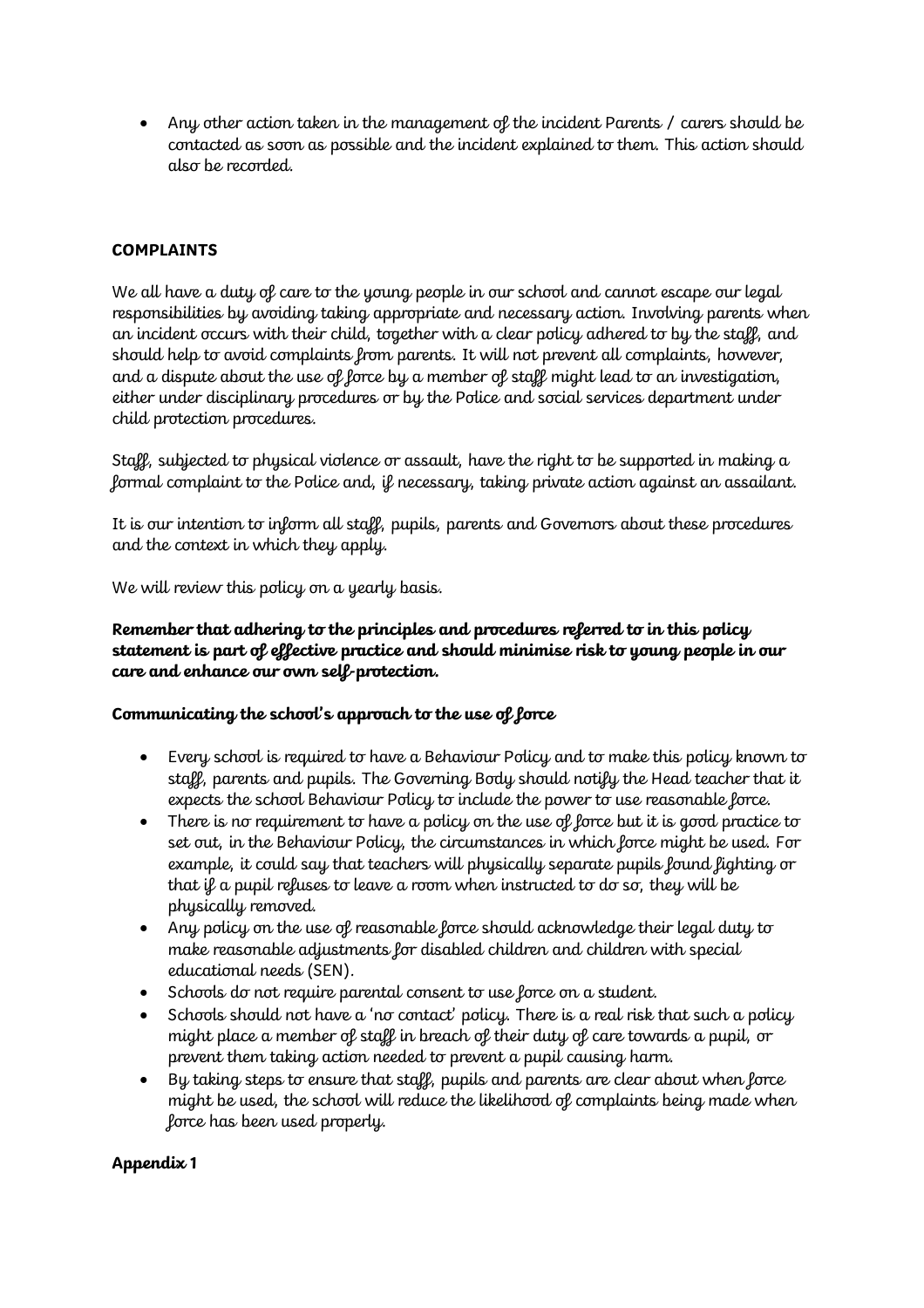When might it be appropriate to use reasonable force? Examples include where a pupil is;

- Committing an offence
- Causing personal injury to, or damage to the property of, any person (including the pupil himself); or
- Engaging in any behaviour prejudicial to the maintenance of good order and discipline at the school or amongst its pupils, whether during a teaching session or otherwise.

Examples of situations that fall into one of the first two categories are

- A pupil attacks a member of staff, or another pupil;
- Pupils fighting;
- A pupil is causing, or at risk of causing, injury or damage by accident, by rough play, or by misuse of dangerous materials, substances or objects;
- A pupil is running in a corridor or on a stairway in a way in which he/she might have or cause an accident likely to injure her/himself or others;
- A pupil absconds from a class or tries to leave school (NB this will only apply if  $a$ pupil could be at risk if not kept in the classroom or at school).

Examples of situations that fall into the third category are:

- A pupil persistently refuses to obey an order to leave a classroom.
- A pupil is behaving in such a way that is seriously disrupting a lesson.

# **Appendix 2 Strategies**

All staff need to be aware of strategies and techniques for dealing with difficult pupils and steps, which they can take to defuse and calm a situation.

- Move calmly and confidently.
- Make simple, clear statements.
- Intervene early.
- Try to maintain eye contact.
- If necessary, summon help before the problem escalates.
- Remove audience from the immediate location.

# **There are situations where staff should not intervene without help**

Assistance should be sought when dealing with:

- A physically large pupil,
- More than one pupil, or
- When the member of staff believes that s/he may be at risk of injury.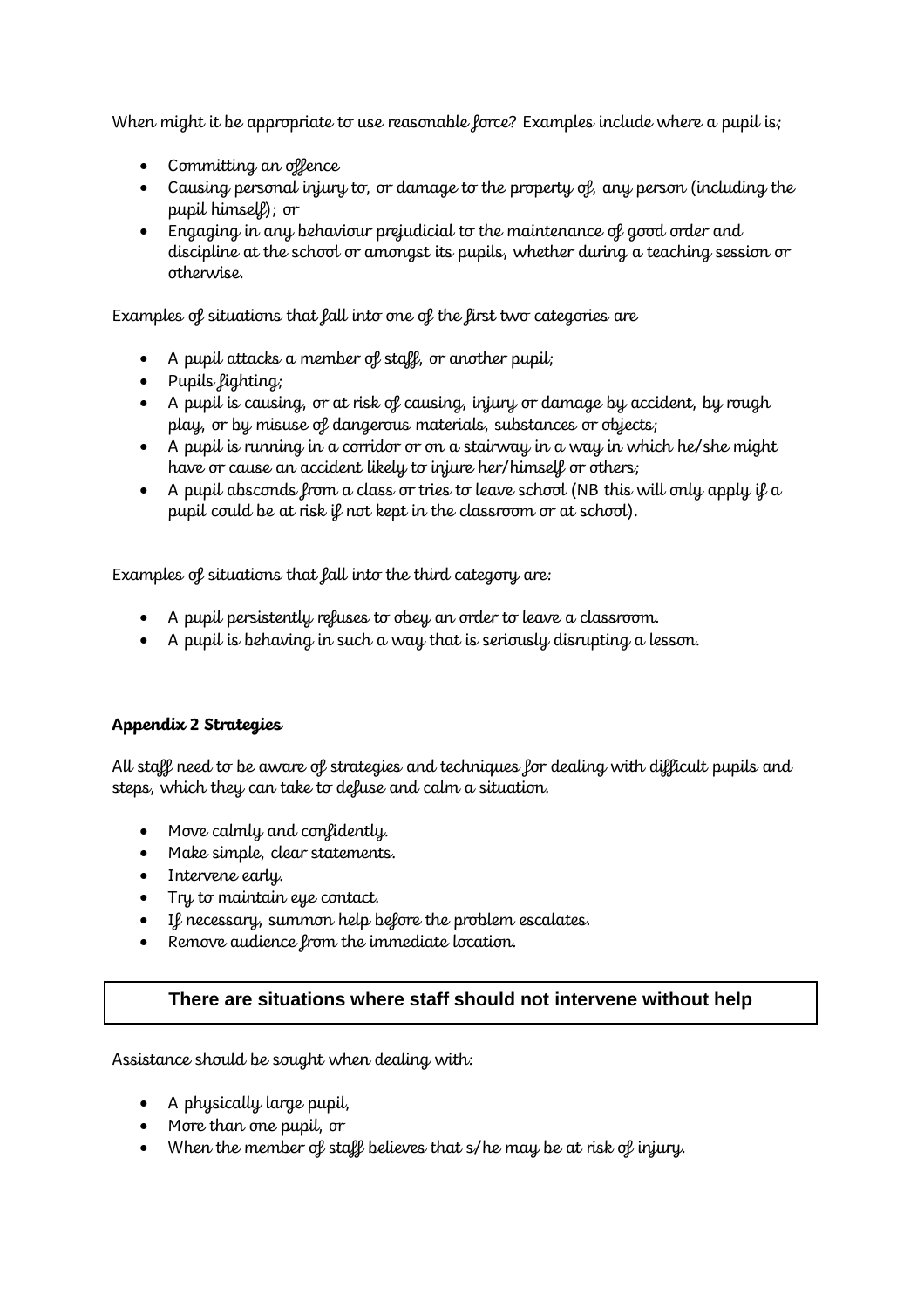In those circumstances where the member of staff has decided that it is not appropriate to restrain the pupil without help they should:

- Remove other pupils who might be at risk,
- Summon assistance from colleagues,
- Where necessary, telephone the police,
- Inform the pupil(s) that help will be arriving,
- Until assistance arrives, the member of staff should continue to attempt to defuse the situation orally, and try to prevent the incident from escalating.

The method of restraint employed must use the minimum force for the minimum time and must observe the following requirements:

## **Restraint must NOT**:

- Involve hitting the pupil;
- Involve deliberately inflicting pain on the pupil;
- Restrict the pupil's breathing; or involve contact with sexually sensitive areas.

During any incident the restrainer should:

- Offer verbal reassurance to the pupil;
- Cause the minimum level of restriction of movement;
- Reduce the danger of any accidental injury.

Physical intervention can take several forms. It might involve staff:

- Physically interposing between pupils;
- Blocking a pupil's path;
- Holding;
- Pushing;
- Pulling;
- Leading a pupil by the hand or arm;
- Shepherding a pupil away by placing a hand in the centre of the back; or
- (In extreme circumstances) using more restrictive holds.

# **Some Dos and Don'ts**

## **DO**

- Be aware of any feelings of anger
- Summon help
- Continue to talk to the pupil in a calm way
- Provide a soft surface if possible
- Be aware of any accessories worn by you or the pupil
- Hold the pupil's arms by his/her sides

# **DON'T**

• Try to manage on your own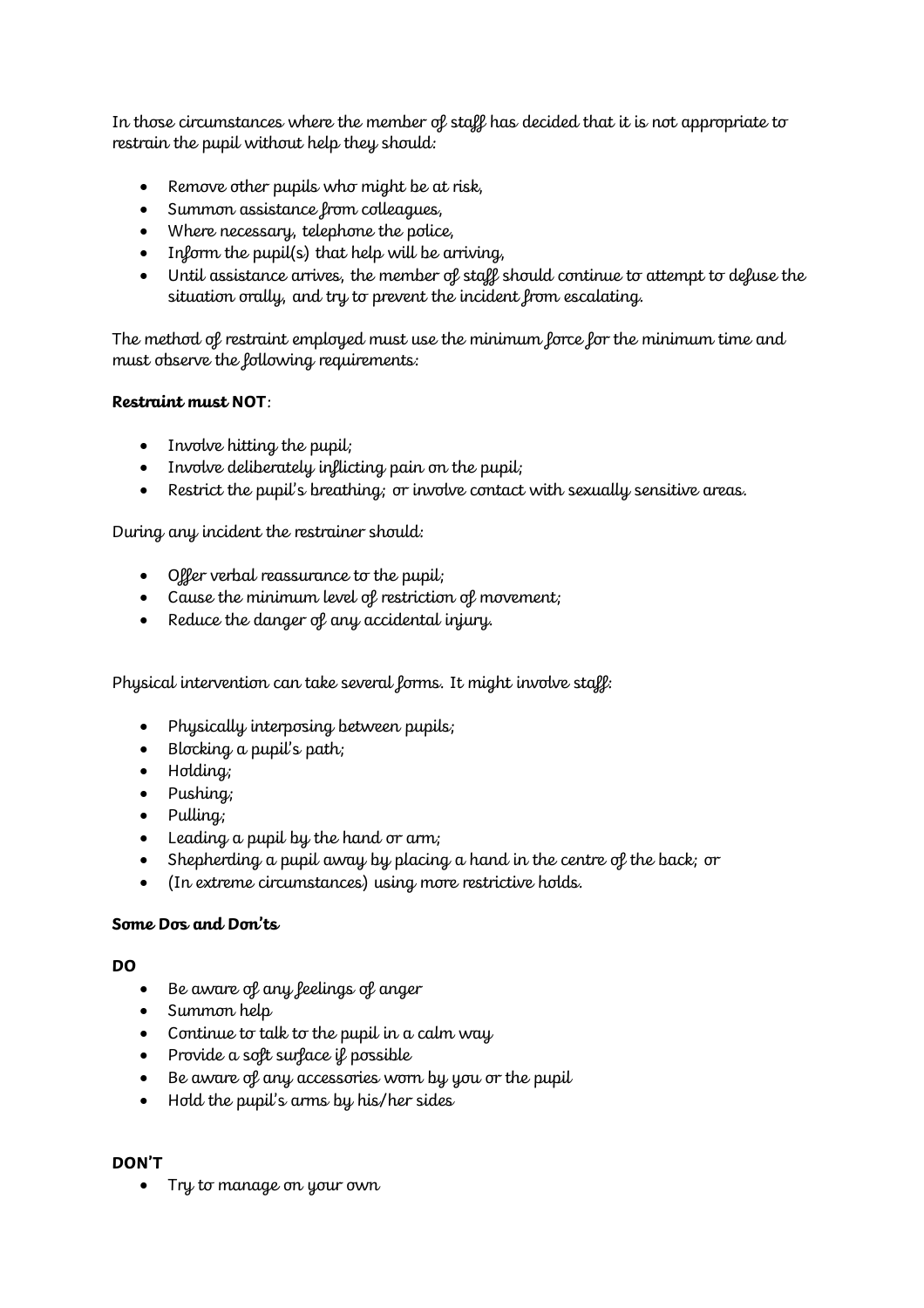- Stop talking even if the pupil does not reply
- Straddle the pupil
- Push arms up the back
- Touch the pupil near the throat or head
- Put pressure on joints

# **Appendix 3: Reporting and Recording Pro-forma**

| <b>Ringway Primary School - Record of physical intervention</b>                                                                                   |                                                                                      |  |
|---------------------------------------------------------------------------------------------------------------------------------------------------|--------------------------------------------------------------------------------------|--|
| Date of incident: Time of incident:                                                                                                               |                                                                                      |  |
| Pupil Name:                                                                                                                                       | D.O.B:                                                                               |  |
| Member(s) of staff involved:                                                                                                                      |                                                                                      |  |
| Adult witnesses to restraint:                                                                                                                     |                                                                                      |  |
| Pupil witnesses to restraint:                                                                                                                     |                                                                                      |  |
| Outline of event leading to restraint - including other strategies tried and reasons for<br>using Positive Handling rather than another strategy: |                                                                                      |  |
| used):                                                                                                                                            | Outline of incident of physical intervention (including physical intervention method |  |